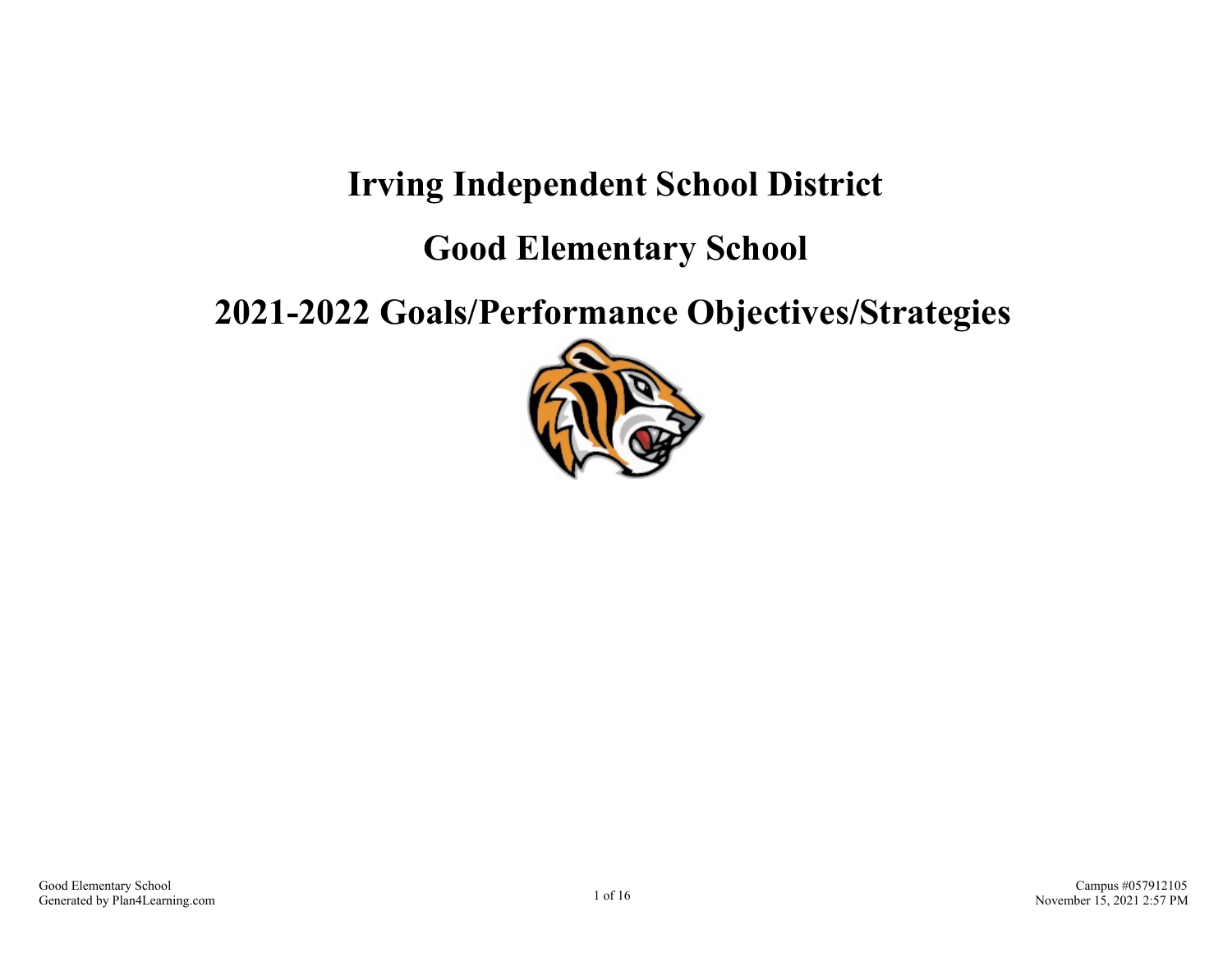## **Mission Statement**

At John R. Good our mission is to create a community that is prepared, respectful, demonstrates integrity and diligence, and strives for excellence.

# **Vision**

At John R. Good our vision is to work interdependently within a safe learning environment to ensure growth for every child.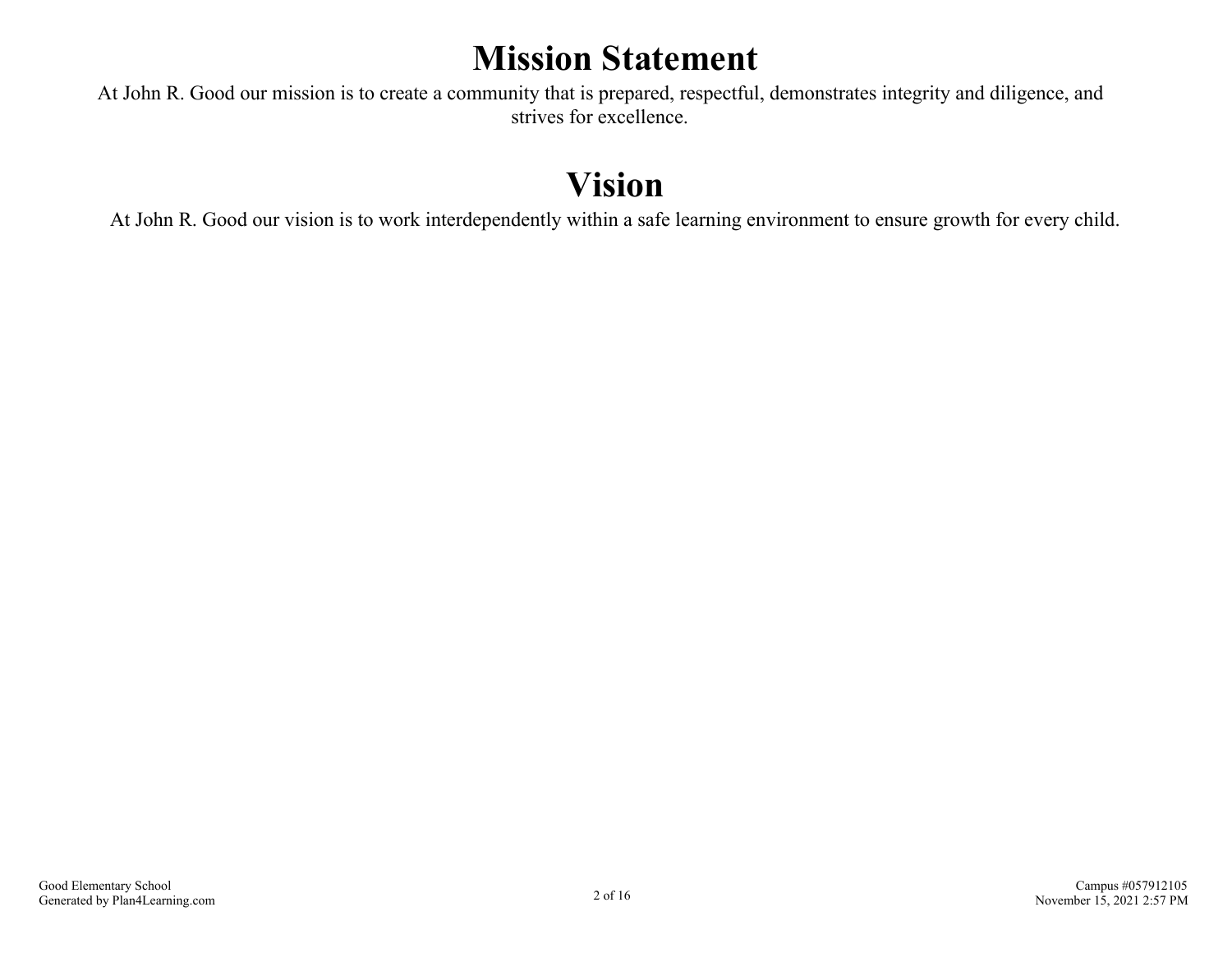## **Table of Contents**

[Goals](#page-3-0) and the contract of the contract of the contract of the contract of the contract of the contract of the contract of the contract of the contract of the contract of the contract of the contract of the contract of the

| Goal 1: In Irving ISD, we will increase the percentage of 3rd grade students who score at the meets grade level or above on STAAR Reading from 26.7% to 39% by 2024. | $\overline{4}$ |
|----------------------------------------------------------------------------------------------------------------------------------------------------------------------|----------------|
| Goal 2: In Irving ISD, we will increase the percentage of 3rd grade students who score at meets grade level or above on STAAR Math from 20.4% to 49% by 2024.        |                |
| Goal 3: In Irving ISD, we will increase overall CCMR Meets from 60% to 75% by 2024.                                                                                  | 12             |
| Goal 4: In Irving ISD, we will increase parent and community engagement in the city of Irving.                                                                       | 14             |
| Goal 5: In Irving ISD, we will provide state-of-the-art facilities that rethink the present design of education for all students.                                    | 15             |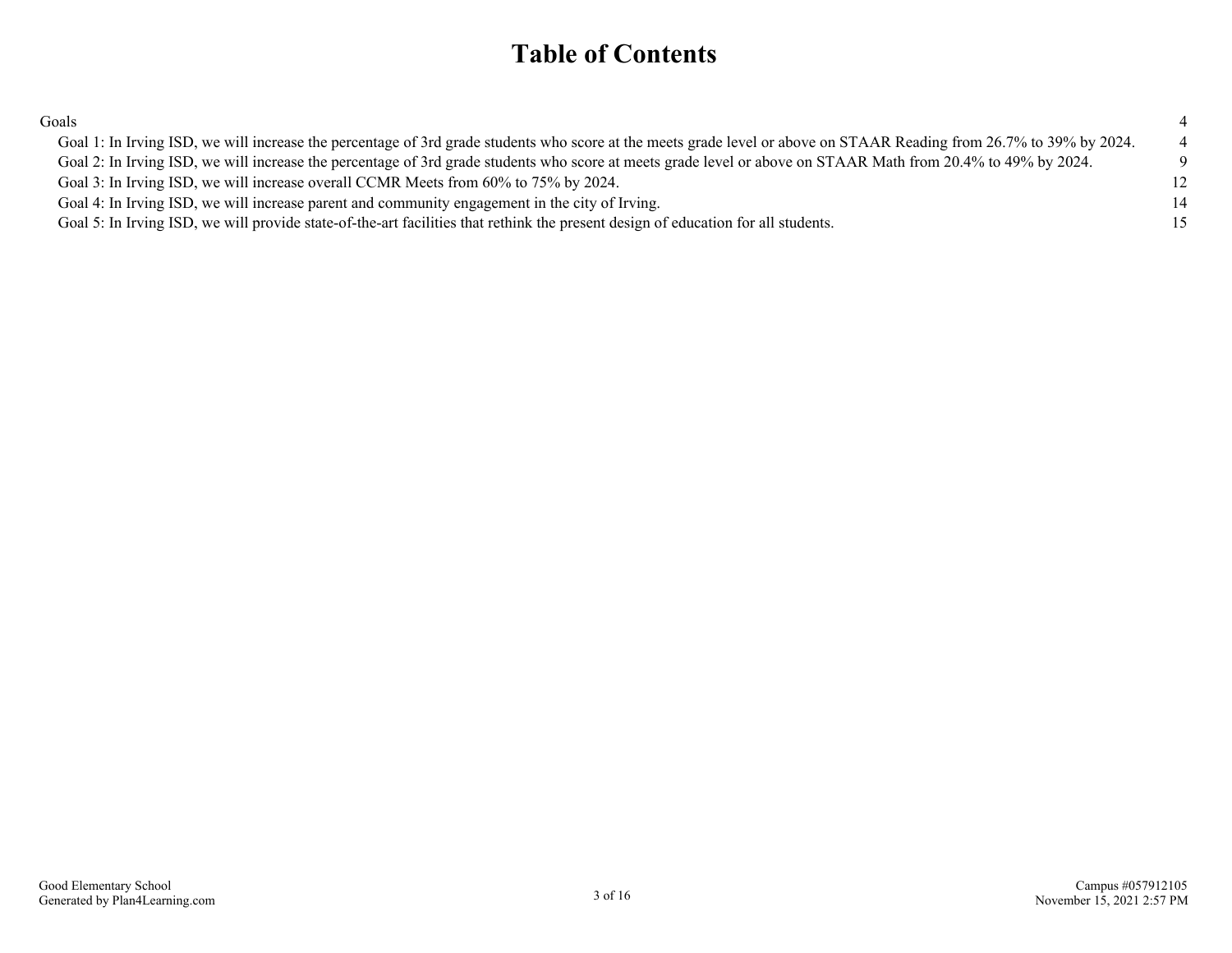## **Goals**

<span id="page-3-0"></span>Goal 1: In Irving ISD, we will increase the percentage of 3rd grade students who score at the meets grade level or above on STAAR Reading from 26.7% to 39% by 2024.

Performance Objective 1: \*Increase the percentage of PK students who are Proficient on all 5 (English/Spanish combined) Circle indicators by at least 20% by May 2022.Indicators: Rapid Letter Naming, Rapid Vocabulary, Math, Social Emotional, Early Writing skills)

#### **HB3 Goal**

**Evaluation Data Sources:** Circle Assessments; Formative Assessments

| <b>Strategy 1 Details</b>                                                                                                                                                                                         | <b>Reviews</b> |                  |     |                  |
|-------------------------------------------------------------------------------------------------------------------------------------------------------------------------------------------------------------------|----------------|------------------|-----|------------------|
| Strategy 1: Vocabulary Focus: Interactive word walls (both digital and physical) displayed and referred to during lessons,                                                                                        |                | Formative        |     | <b>Summative</b> |
| sentence stems using vocabulary                                                                                                                                                                                   | Nov.           | Feb              | Apr | June             |
| <b>Strategy's Expected Result/Impact:</b> 75% of students in PK-5 will be at or above grade level in reading by the<br>end of the school year as measured by DRA or EDL.                                          |                |                  |     |                  |
| <b>Staff Responsible for Monitoring: All campus educators</b>                                                                                                                                                     | 30%            |                  |     |                  |
| Title I Schoolwide Elements: 2.4, 2.6 - TEA Priorities: Build a foundation of reading and math - ESF Levers:<br>Lever 4: High-Quality Curriculum, Lever 5: Effective Instruction - Comprehensive Support Strategy |                |                  |     |                  |
| Funding Sources: - 199 - General Funds - \$500                                                                                                                                                                    |                |                  |     |                  |
| <b>Strategy 2 Details</b>                                                                                                                                                                                         |                |                  |     |                  |
| Strategy 2: Campus teachers will implement guided reading daily                                                                                                                                                   |                | <b>Formative</b> |     | <b>Summative</b> |
| Strategy's Expected Result/Impact: Through consistent implementation of guided reading instruction, students<br>will show growth in their reading ability measured after each six-week period.                    | <b>Nov</b>     | <b>Feb</b>       | Apr | June             |
| Staff Responsible for Monitoring: Administrators; Campus Instructional Leadership Team                                                                                                                            | 60%            |                  |     |                  |
| Title I Schoolwide Elements: 2.4 - TEA Priorities: Build a foundation of reading and math - ESF Levers:                                                                                                           |                |                  |     |                  |
| Lever 5: Effective Instruction - Comprehensive Support Strategy - Targeted Support Strategy                                                                                                                       |                |                  |     |                  |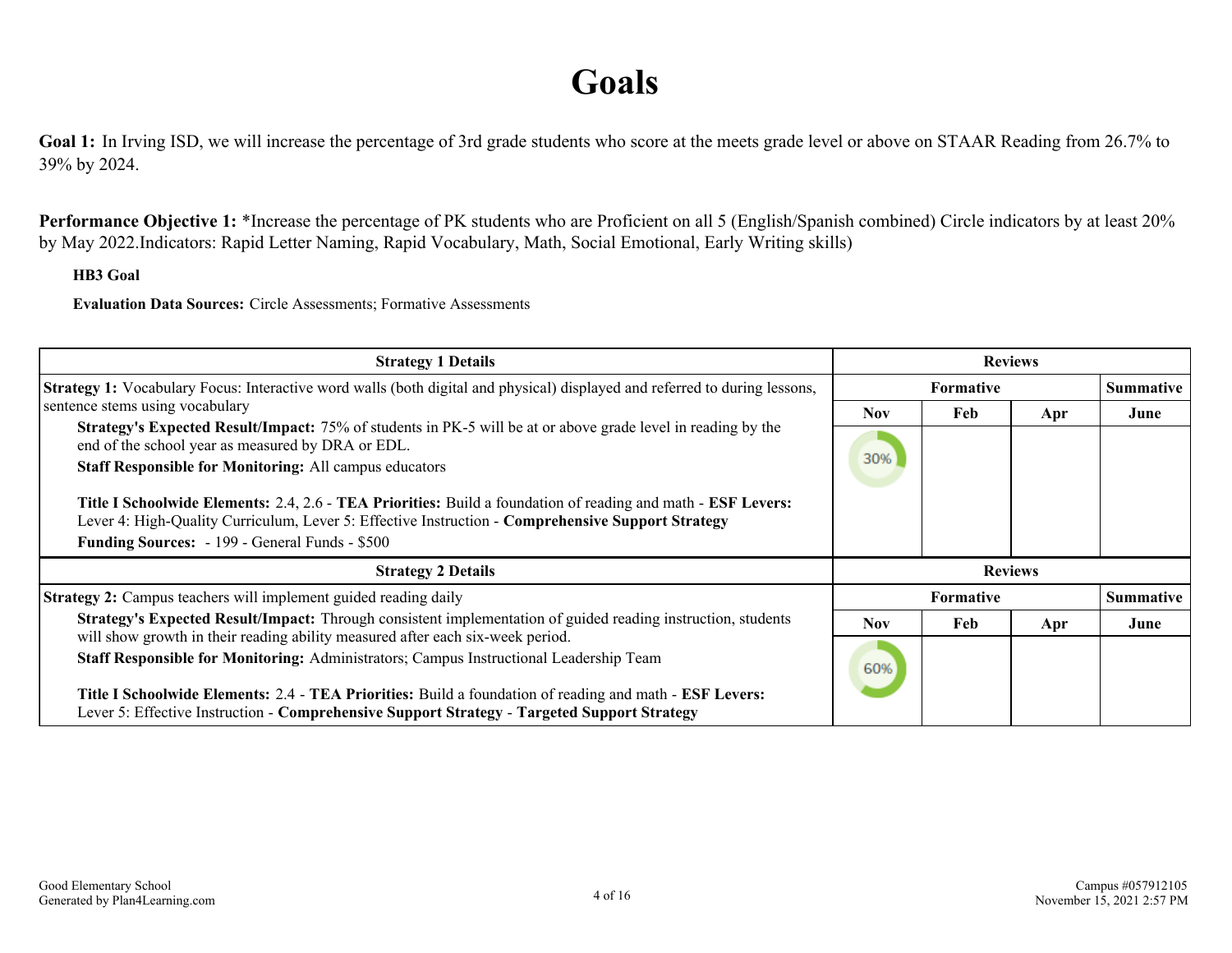| <b>Strategy 3 Details</b>                                                                                                                                                                                                                                                                                                                                                              | <b>Reviews</b> |                  |     |                  |
|----------------------------------------------------------------------------------------------------------------------------------------------------------------------------------------------------------------------------------------------------------------------------------------------------------------------------------------------------------------------------------------|----------------|------------------|-----|------------------|
| <b>Strategy 3:</b> Teachers will implement district curriculum and other supplemental resources with fidelity ensuring that                                                                                                                                                                                                                                                            |                | <b>Formative</b> |     | <b>Summative</b> |
| students receive strong phonemic and phonological instruction.                                                                                                                                                                                                                                                                                                                         | Nov            | Feb              | Apr | June             |
| Strategy's Expected Result/Impact: Students reading levels will increase to grade level expectations.<br>Staff Responsible for Monitoring: Administrators, Academic Specialist, Interventionists<br>Title I Schoolwide Elements: 2.5, 2.6 - TEA Priorities: Build a foundation of reading and math<br>Funding Sources: Fly Leaf Publishing Leveled Readers - 211 - Title I-A - \$9,999 | 50%            |                  |     |                  |
| Continue/Modify<br>Accomplished<br>No Progress                                                                                                                                                                                                                                                                                                                                         | Discontinue    |                  |     |                  |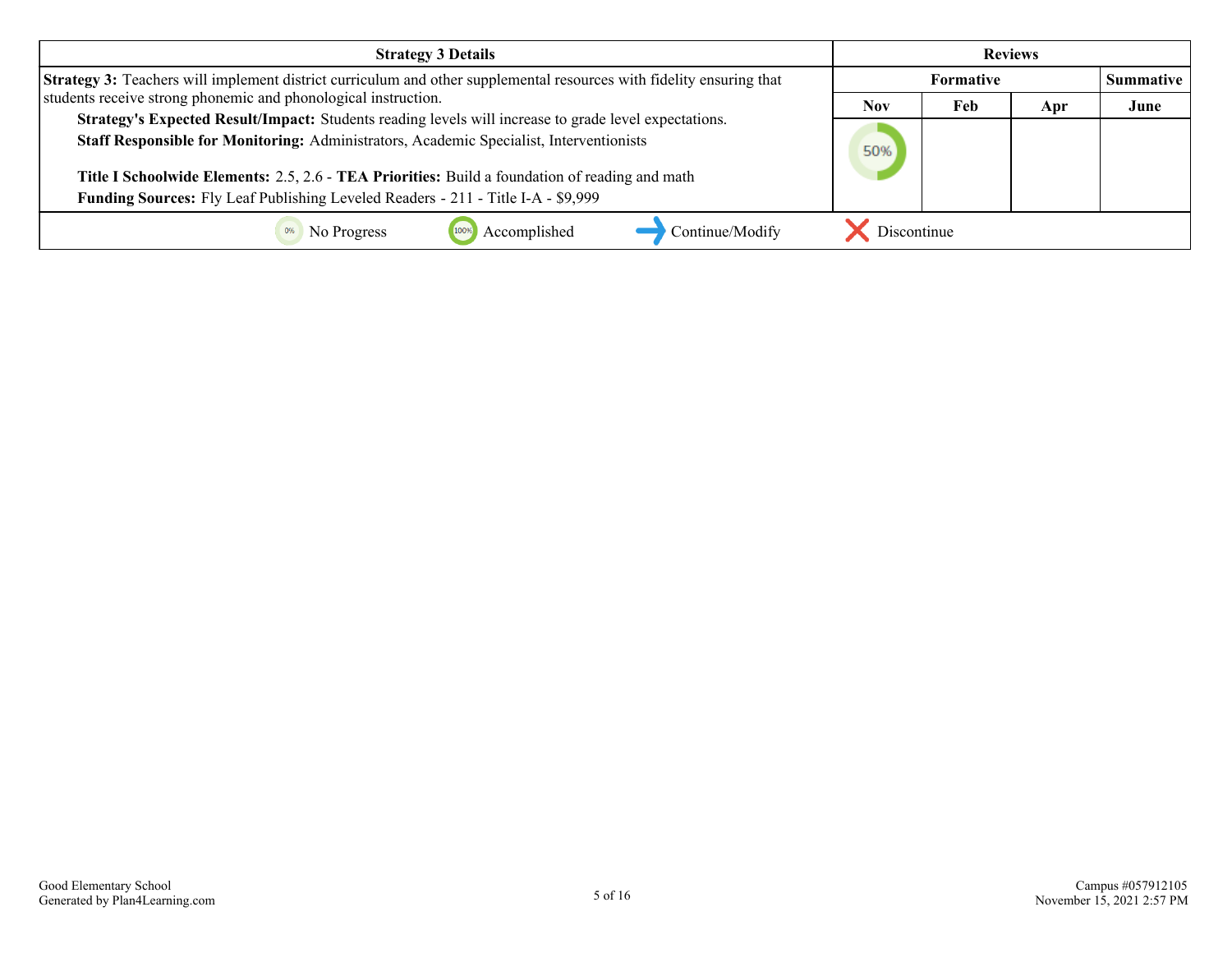**Goal 1:** In Irving ISD, we will increase the percentage of 3rd grade students who score at the meets grade level or above on STAAR Reading from 26.7% to 39% by 2024.

**Performance Objective 2:** \*Increase the percentage of PK students who are Proficient on Phonological Awareness in the Circle assessment (English/Spanish combined) from 55% to 80% by May 2022.

**HB3 Goal**

**Evaluation Data Sources:** MAP; District Common Assessments; DRA/EDL; Running Records;

| <b>Strategy 1 Details</b>                                                                                                                                                                                                                               | <b>Reviews</b> |           |     |                  |
|---------------------------------------------------------------------------------------------------------------------------------------------------------------------------------------------------------------------------------------------------------|----------------|-----------|-----|------------------|
| <b>Strategy 1:</b> Teachers will demonstrate fidelity of implementation of district created, fully aligned, curriculum for reading.                                                                                                                     |                | Formative |     | <b>Summative</b> |
| Strategy's Expected Result/Impact: Lessons will provide high levels of engagement and rigor leading to<br>deeper understandings of phonological awareness.                                                                                              | <b>Nov</b>     | Feb       | Apr | June             |
| Staff Responsible for Monitoring: Teachers, Academic Specialist, DLC and Administrators                                                                                                                                                                 | 45%            |           |     |                  |
| Title I Schoolwide Elements: 2.5, 2.6 - TEA Priorities: Build a foundation of reading and math - ESF Levers:<br>Lever 4: High-Quality Curriculum, Lever 5: Effective Instruction - Comprehensive Support Strategy -<br><b>Targeted Support Strategy</b> |                |           |     |                  |
| Accomplished<br>Continue/Modify<br>No Progress                                                                                                                                                                                                          | Discontinue    |           |     |                  |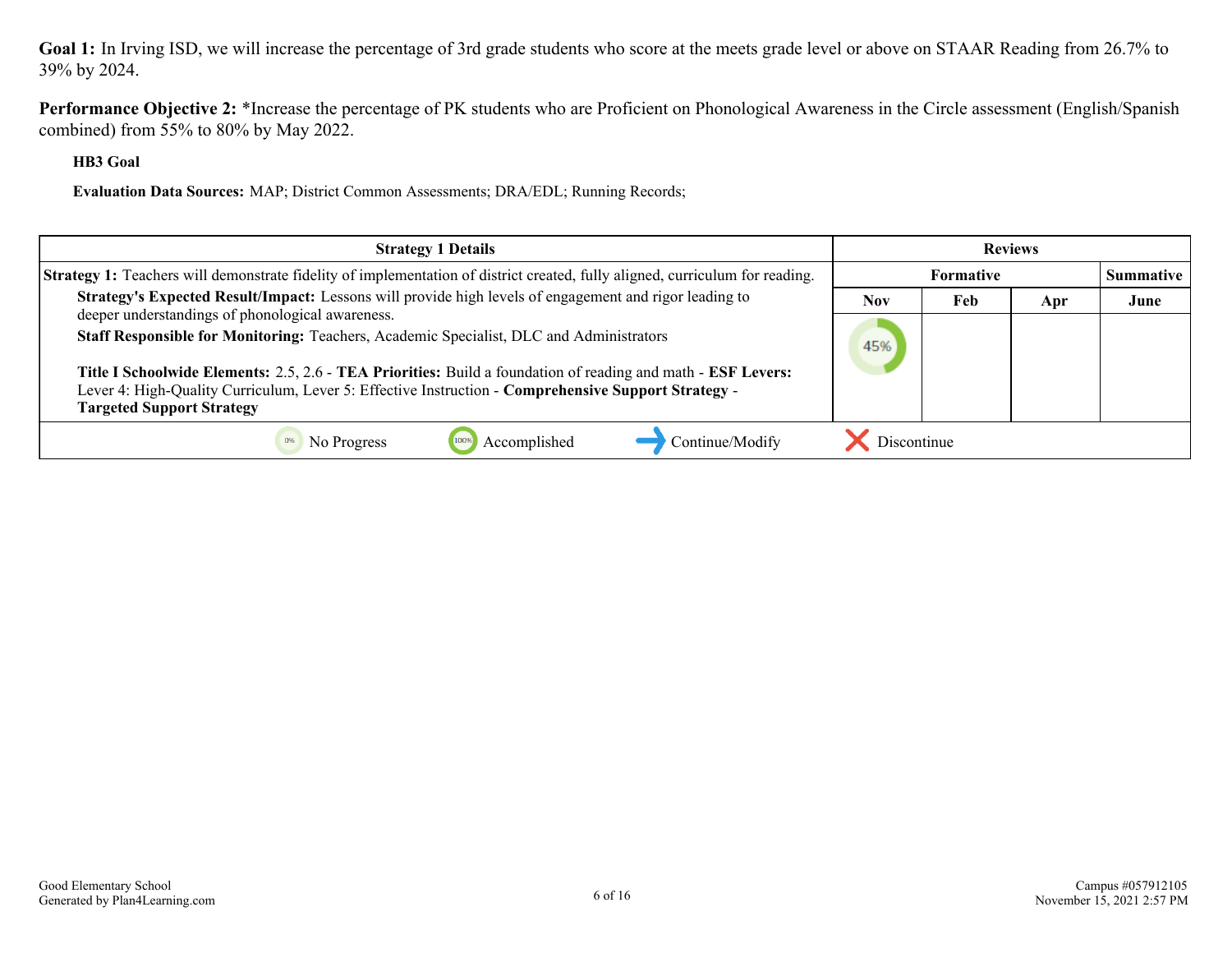Goal 1: In Irving ISD, we will increase the percentage of 3rd grade students who score at the meets grade level or above on STAAR Reading from 26.7% to 39% by 2024.

**Performance Objective 3:** \*Increase the percentage of 3rd - 5th grade students who Meet or Exceed expected growth on Reading MAP Growth (English/Spanish combined) from 40.7% to 60.7% by May 2022. \*Increase the percentage of Hispanic students from 41.5% to 61.5% by May 2022.

**HB3 Goal**

**Evaluation Data Sources:** MAP; DRA; District Common Assessments; Common Assessments

| <b>Strategy 1 Details</b>                                                                                                                                                                                                                                                                                                                                                                                                                                                                                                                                                                                                                                                                                                                                                                                                                                                                                                                                                                                 | <b>Reviews</b>    |                               |                |                  |
|-----------------------------------------------------------------------------------------------------------------------------------------------------------------------------------------------------------------------------------------------------------------------------------------------------------------------------------------------------------------------------------------------------------------------------------------------------------------------------------------------------------------------------------------------------------------------------------------------------------------------------------------------------------------------------------------------------------------------------------------------------------------------------------------------------------------------------------------------------------------------------------------------------------------------------------------------------------------------------------------------------------|-------------------|-------------------------------|----------------|------------------|
| Strategy 1: Administrators, teachers, interventionists and counselors will utilize MAP, DRA/EDL profiles, and grade level                                                                                                                                                                                                                                                                                                                                                                                                                                                                                                                                                                                                                                                                                                                                                                                                                                                                                 |                   | Formative                     |                | <b>Summative</b> |
| developed assessments, both formative and summative, to help identify students who are in need of academic interventions.<br>Additionally, MAP will be used to identify RTI interventions to support academic needs of all students/student groups<br>including SWD and ELLs through the use of the Learning Continuum in MAP.<br>Strategy's Expected Result/Impact: MTSS meetings will begin in September and October.<br>Information about interventions will be properly documented. Parents will sign letter acknowledging the<br>interventions in place.<br>Progress monitoring will lead to better targeted small group instruction.<br>Staff Responsible for Monitoring: Teachers, administrators, Academic Specialist, Interventionists, special<br>education<br>teachers<br>Title I Schoolwide Elements: 2.4, 2.5, 2.6 - TEA Priorities: Build a foundation of reading and math, Improve<br>low-performing schools - ESF Levers: Lever 2: Effective, Well-Supported Teachers, Lever 5: Effective | <b>Nov</b><br>50% | Feb                           | Apr            | June             |
| <b>Instruction - Comprehensive Support Strategy - Targeted Support Strategy</b>                                                                                                                                                                                                                                                                                                                                                                                                                                                                                                                                                                                                                                                                                                                                                                                                                                                                                                                           |                   |                               |                |                  |
| <b>Strategy 2 Details</b>                                                                                                                                                                                                                                                                                                                                                                                                                                                                                                                                                                                                                                                                                                                                                                                                                                                                                                                                                                                 |                   |                               | <b>Reviews</b> |                  |
| Strategy 2: Teachers will use common assessments to assess mastery of objectives. Teachers will analyze assessment data                                                                                                                                                                                                                                                                                                                                                                                                                                                                                                                                                                                                                                                                                                                                                                                                                                                                                   |                   | Formative<br><b>Summative</b> |                |                  |
| by all students including subgroups. Data will be tracked and, at least, classroom goals set for performance.<br>Strategy's Expected Result/Impact: Data from common assessments documented. DCAs and MAP scores for                                                                                                                                                                                                                                                                                                                                                                                                                                                                                                                                                                                                                                                                                                                                                                                      | <b>Nov</b>        | Feb                           | Apr            | June             |
| grades $3 - 5$<br>scores will all be analyzed and used to drive targeted instruction. Common assessments will be topics in PLCs as<br>documented in the PLC notes.<br>Staff Responsible for Monitoring: teachers, administrators, AS                                                                                                                                                                                                                                                                                                                                                                                                                                                                                                                                                                                                                                                                                                                                                                      | 50%               |                               |                |                  |
| Title I Schoolwide Elements: 2.4, 2.5 - TEA Priorities:<br>Build a foundation of reading and math, Improve low-performing schools - ESF Levers: Lever 4: High-Quality<br>Curriculum, Lever 5: Effective Instruction - Comprehensive Support Strategy - Targeted Support Strategy                                                                                                                                                                                                                                                                                                                                                                                                                                                                                                                                                                                                                                                                                                                          |                   |                               |                |                  |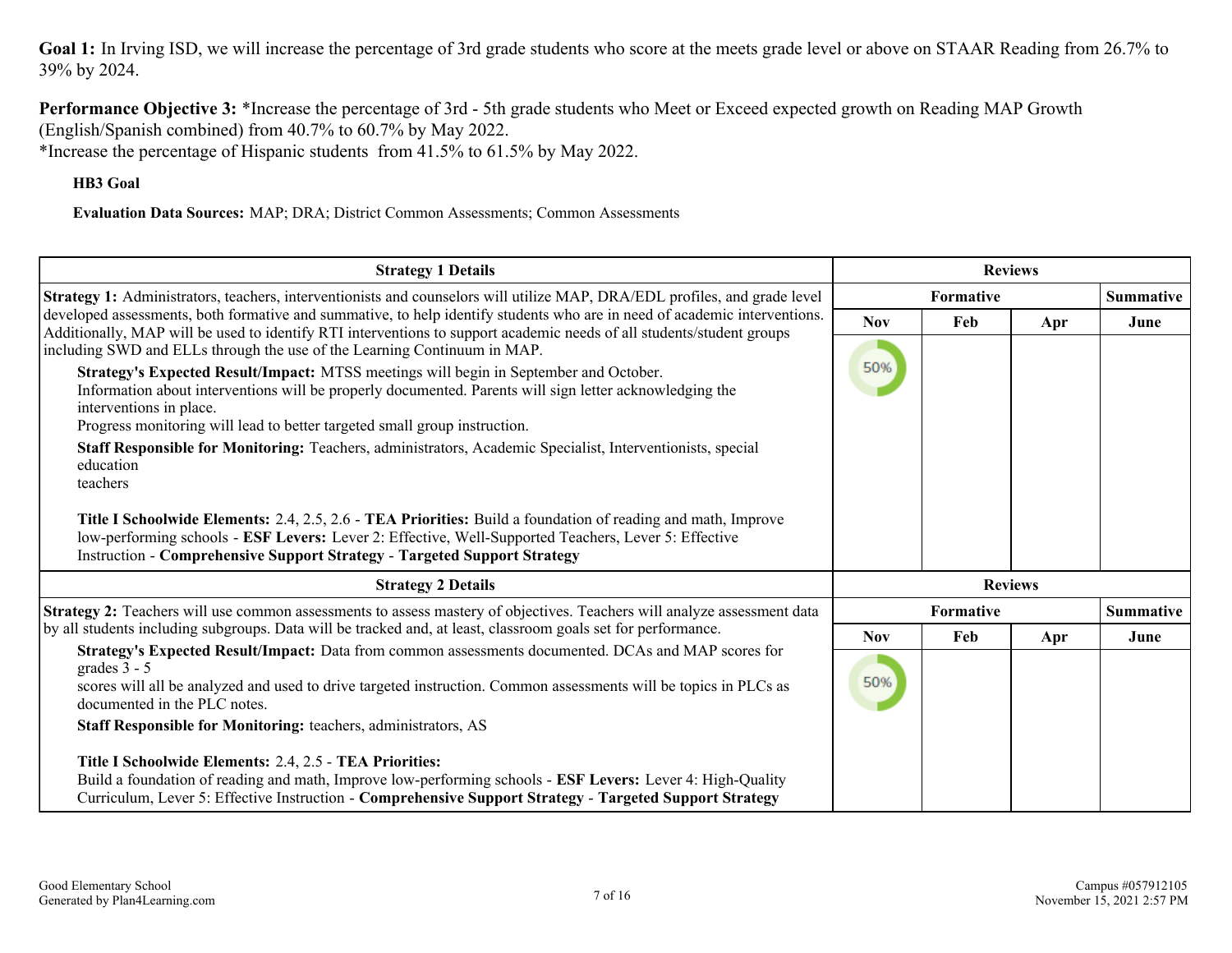| <b>Strategy 3 Details</b>                                                                                                                                                                                                             | <b>Reviews</b> |                  |     |                  |
|---------------------------------------------------------------------------------------------------------------------------------------------------------------------------------------------------------------------------------------|----------------|------------------|-----|------------------|
| <b>Strategy 3:</b> Implement an intervention program during school targeting Tier 3 students utilizing the district's RTI Toolkit                                                                                                     |                | <b>Summative</b> |     |                  |
| Strategy's Expected Result/Impact: Targeted and increased performance for at-risk Tier 3 students to include                                                                                                                          | <b>Nov</b>     | Feb              | Apr | June             |
| Special Education, ELL, and Dyslexic students measured every 6 weeks.<br>Staff Responsible for Monitoring: Administrators; Instructional Leadership Team; Counselors; Teachers                                                        | 50%            |                  |     |                  |
| <b>Title I Schoolwide Elements:</b> 2.4, 2.6 - <b>TEA Priorities:</b> Build a foundation of reading and math - <b>ESF Levers:</b><br>Lever 5: Effective Instruction - Comprehensive Support Strategy                                  |                |                  |     |                  |
| <b>Strategy 4 Details</b>                                                                                                                                                                                                             | <b>Reviews</b> |                  |     |                  |
| <b>Strategy 4:</b> After school tutorials will be provided to students in grades 2-5                                                                                                                                                  | Formative      |                  |     | <b>Summative</b> |
| Strategy's Expected Result/Impact: 100% of students who receive tutoring will show an increase in their MAP<br>RIT score at the middle and end of year.                                                                               | <b>Nov</b>     | <b>Feb</b>       | Apr | June             |
| <b>Staff Responsible for Monitoring: All campus educators</b>                                                                                                                                                                         | 15%            |                  |     |                  |
| Title I Schoolwide Elements: 2.4, 2.5, 2.6 - ESF Levers: Lever 4: High-Quality Curriculum, Lever 5: Effective<br><b>Instruction - Comprehensive Support Strategy</b><br>Funding Sources: Salary - 199 - General Funds: SCE - \$10,000 |                |                  |     |                  |
| Continue/Modify<br>No Progress<br>Accomplished<br>100%<br>0%                                                                                                                                                                          | Discontinue    |                  |     |                  |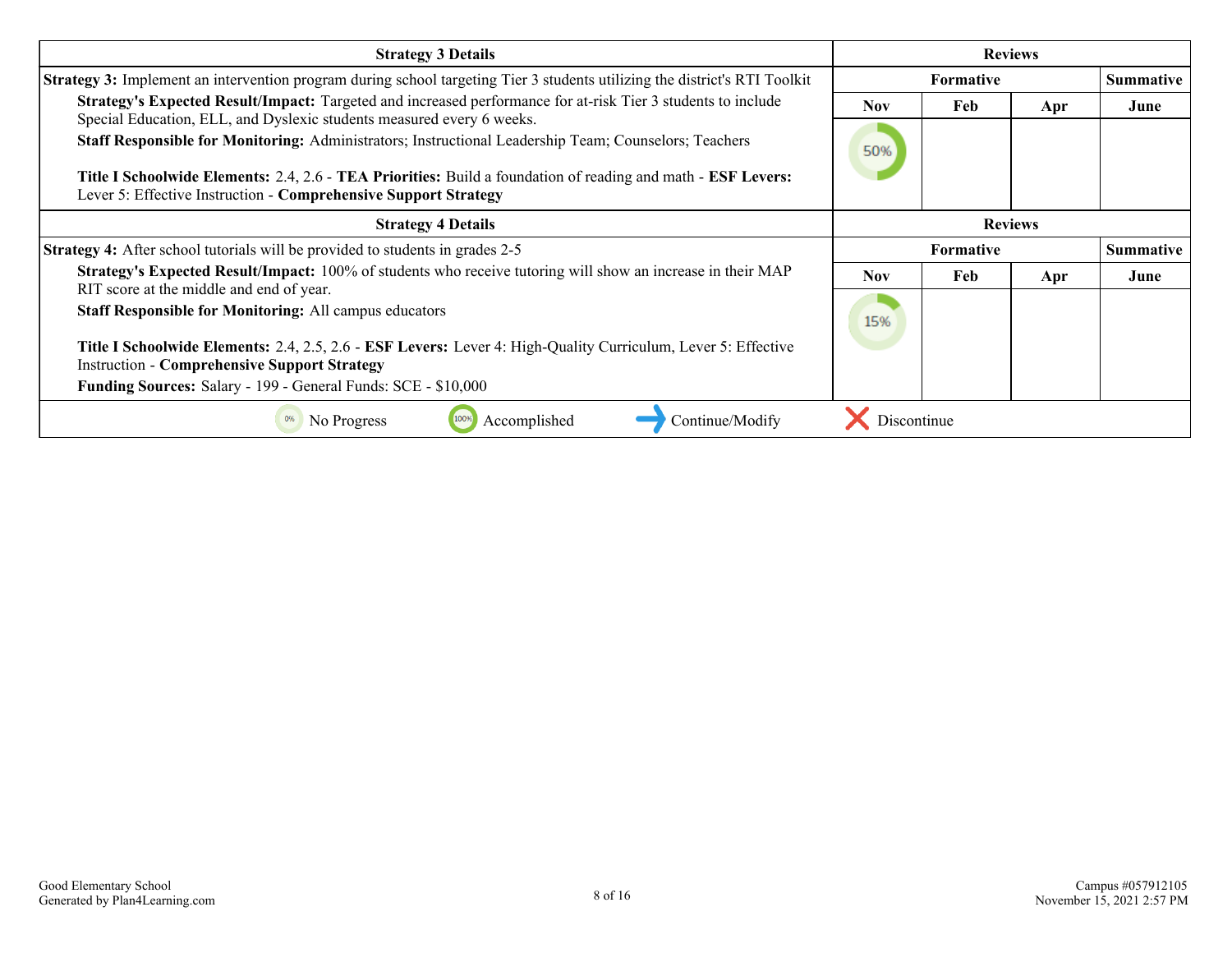Goal 1: In Irving ISD, we will increase the percentage of 3rd grade students who score at the meets grade level or above on STAAR Reading from 26.7% to 39% by 2024.

**Performance Objective 4:** The percent of Kinder students "on track" by mClass will increase from 40% to 60% by June 2022. The percent of First grade students "on track" on mClass will increase from 32% to 52% by June 2022. The percent of Second grade students "on track" on mClass will increase from 44% to 60% by June 2022.

**HB3 Goal**

**Evaluation Data Sources:** mClass; MAP; DRA; EDL

| <b>Strategy 1 Details</b>                                                                                                                                                                                                                                             | <b>Reviews</b>   |                  |                |                  |  |
|-----------------------------------------------------------------------------------------------------------------------------------------------------------------------------------------------------------------------------------------------------------------------|------------------|------------------|----------------|------------------|--|
| Strategy 1: Uninterrupted Literacy and Math Block: Master schedule will reflect an uninterrupted block of literacy for K-2                                                                                                                                            |                  | <b>Formative</b> |                |                  |  |
| students; 3-5 students who are supported during their literacy block for Special Education or Dyslexia services, will be<br>supported at times other than the Guided Reading lesson and small group lesson with the classroom teacher                                 | <b>Nov</b>       | Feb              | Apr            | June             |  |
| Strategy's Expected Result/Impact: Students in grades K-5 will receive consistent literacy instruction leading<br>to increased reading fluency and comprehension.                                                                                                     | 60%              |                  |                |                  |  |
| <b>Staff Responsible for Monitoring: All campus educators</b>                                                                                                                                                                                                         |                  |                  |                |                  |  |
| Title I Schoolwide Elements: 2.4, 2.5, 2.6 - TEA Priorities: Build a foundation of reading and math - ESF<br>Levers: Lever 4: High-Quality Curriculum, Lever 5: Effective Instruction - Comprehensive Support Strategy                                                |                  |                  |                |                  |  |
| <b>Strategy 2 Details</b>                                                                                                                                                                                                                                             | <b>Reviews</b>   |                  |                |                  |  |
| <b>Strategy 2: Participation of K-3 teachers in Reading Academies</b>                                                                                                                                                                                                 | <b>Formative</b> |                  |                | <b>Summative</b> |  |
| Strategy's Expected Result/Impact: Improved teacher proficiency in reading and phonics instruction.                                                                                                                                                                   | <b>Nov</b>       | Feb              | Apr            | June             |  |
| Staff Responsible for Monitoring: Academic Specialist/Admin<br>Title I Schoolwide Elements: 2.6 - TEA Priorities: Build a foundation of reading and math - ESF Levers:<br>Lever 5: Effective Instruction - Comprehensive Support Strategy - Targeted Support Strategy | 70%              |                  |                |                  |  |
| <b>Strategy 3 Details</b>                                                                                                                                                                                                                                             |                  |                  | <b>Reviews</b> |                  |  |
| Strategy 3: Fidelity of implementation of district created, fully aligned, curriculum for reading and writing instruction.                                                                                                                                            |                  | <b>Formative</b> |                | <b>Summative</b> |  |
| Strategy's Expected Result/Impact: Effective tier 1 instruction.                                                                                                                                                                                                      | <b>Nov</b>       | Feb              | Apr            | June             |  |
| <b>Staff Responsible for Monitoring: AS/Admin</b><br>Title I Schoolwide Elements: 2.6 - TEA Priorities: Build a foundation of reading and math - ESF Levers:<br>Lever 4: High-Quality Curriculum - Comprehensive Support Strategy                                     | 50%              |                  |                |                  |  |
| 100%<br>Accomplished<br>Continue/Modify<br>No Progress                                                                                                                                                                                                                | Discontinue      |                  |                |                  |  |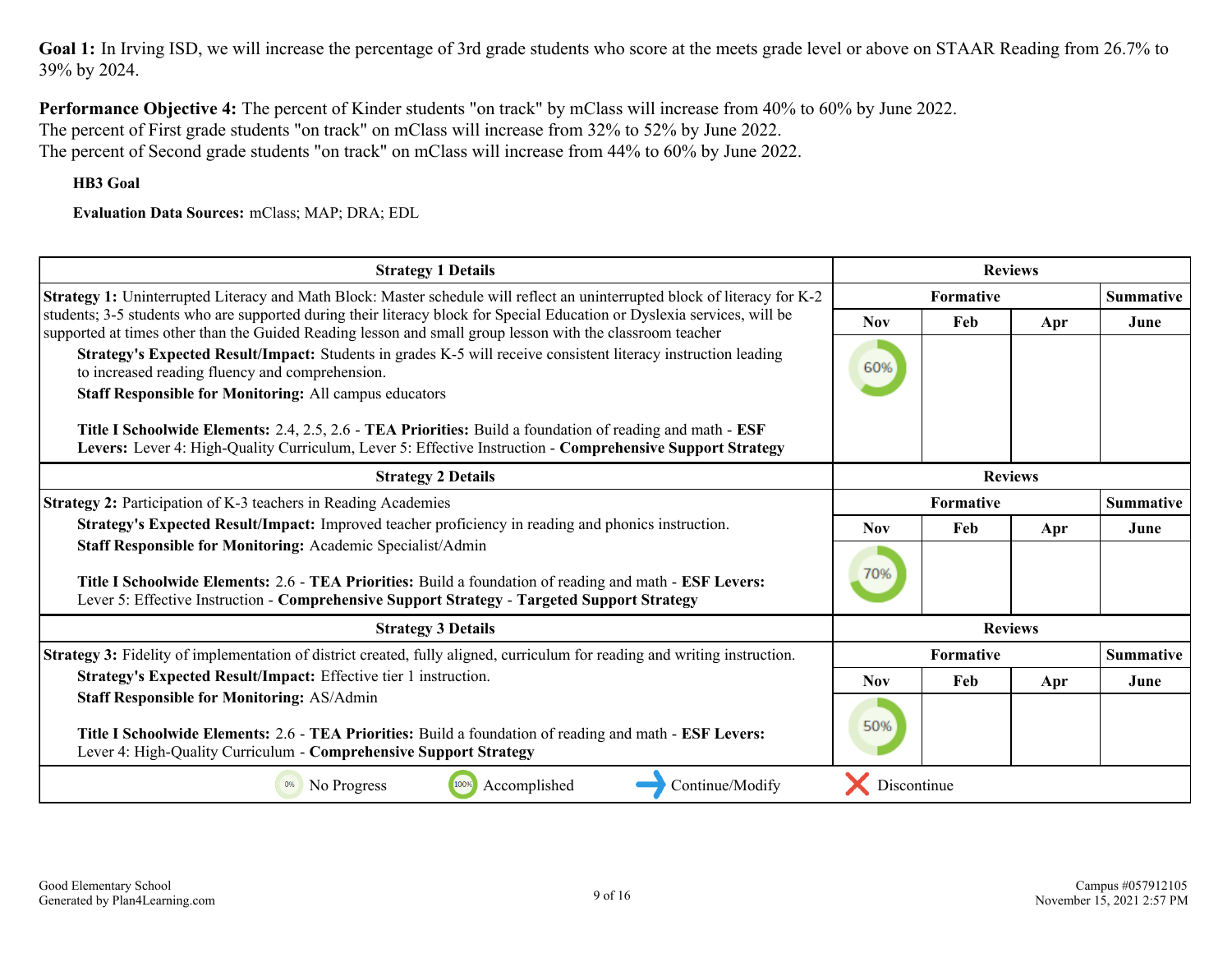<span id="page-9-0"></span>Goal 2: In Irving ISD, we will increase the percentage of 3rd grade students who score at meets grade level or above on STAAR Math from 20.4% to 49% by 2024.

**Performance Objective 1:** \*Increase the percentage of Kindergarten - Grade 2 students who Meet or Exceed expected growth on Math MAP Growth from 21..9% to 35% by May 2022.

\*Increase the percentage of Hispanic students from 22.2% to 37.2% by May 2022.

**HB3 Goal**

**Evaluation Data Sources:** MAP; DRA;EDL

| <b>Strategy 1 Details</b>                                                                                                                                                                                                                                                                                                                                                                                                                                                                                                                                                                                                                                                                                                                                                                                                                                                                                 | <b>Reviews</b>    |                  |     |                  |
|-----------------------------------------------------------------------------------------------------------------------------------------------------------------------------------------------------------------------------------------------------------------------------------------------------------------------------------------------------------------------------------------------------------------------------------------------------------------------------------------------------------------------------------------------------------------------------------------------------------------------------------------------------------------------------------------------------------------------------------------------------------------------------------------------------------------------------------------------------------------------------------------------------------|-------------------|------------------|-----|------------------|
| <b>Strategy 1:</b> Campus teachers will implement small group math daily providing targeted skills.                                                                                                                                                                                                                                                                                                                                                                                                                                                                                                                                                                                                                                                                                                                                                                                                       |                   | <b>Formative</b> |     | <b>Summative</b> |
| Strategy's Expected Result/Impact: Through consistent implementation of small group math and guided<br>reading instruction, students will show growth in their reading ability measured after each six-week period.<br>Staff Responsible for Monitoring: Administrators; Campus Instructional Leadership Team                                                                                                                                                                                                                                                                                                                                                                                                                                                                                                                                                                                             | <b>Nov</b><br>50% | Feb              | Apr | June             |
| Title I Schoolwide Elements: 2.4 - TEA Priorities: Build a foundation of reading and math - ESF Levers:<br>Lever 5: Effective Instruction - Comprehensive Support Strategy                                                                                                                                                                                                                                                                                                                                                                                                                                                                                                                                                                                                                                                                                                                                |                   |                  |     |                  |
| <b>Strategy 2 Details</b>                                                                                                                                                                                                                                                                                                                                                                                                                                                                                                                                                                                                                                                                                                                                                                                                                                                                                 | <b>Reviews</b>    |                  |     |                  |
| <b>Strategy 2:</b> Administrators, teachers, interventionists and counselors will utilize MAP, DRA/EDL profiles, and grade level                                                                                                                                                                                                                                                                                                                                                                                                                                                                                                                                                                                                                                                                                                                                                                          | Formative         |                  |     | <b>Summative</b> |
| developed assessments, both formative and summative, to help identify students who are in need of academic interventions.<br>Additionally, MAP will be used to identify RTI interventions to support academic needs of all students/student groups<br>including SWD and ELLs through the use of the Learning Continuum in MAP.<br>Strategy's Expected Result/Impact: SSP meetings will begin in September and October.<br>Information about interventions will be properly documented in eStar. Parents will sign letter acknowledging the<br>interventions in place.<br>Progress monitoring will lead to better targeted small group instruction.<br>Staff Responsible for Monitoring: Teachers, administrators, Academic Specialist, Interventionists, special<br>education<br>teachers<br>Title I Schoolwide Elements: 2.4, 2.5, 2.6 - TEA Priorities: Build a foundation of reading and math, Improve | <b>Nov</b><br>50% | Feb              | Apr | June             |
| low-performing schools - <b>ESF Levers:</b> Lever 2: Effective, Well-Supported Teachers, Lever 5: Effective<br><b>Instruction - Comprehensive Support Strategy</b>                                                                                                                                                                                                                                                                                                                                                                                                                                                                                                                                                                                                                                                                                                                                        |                   |                  |     |                  |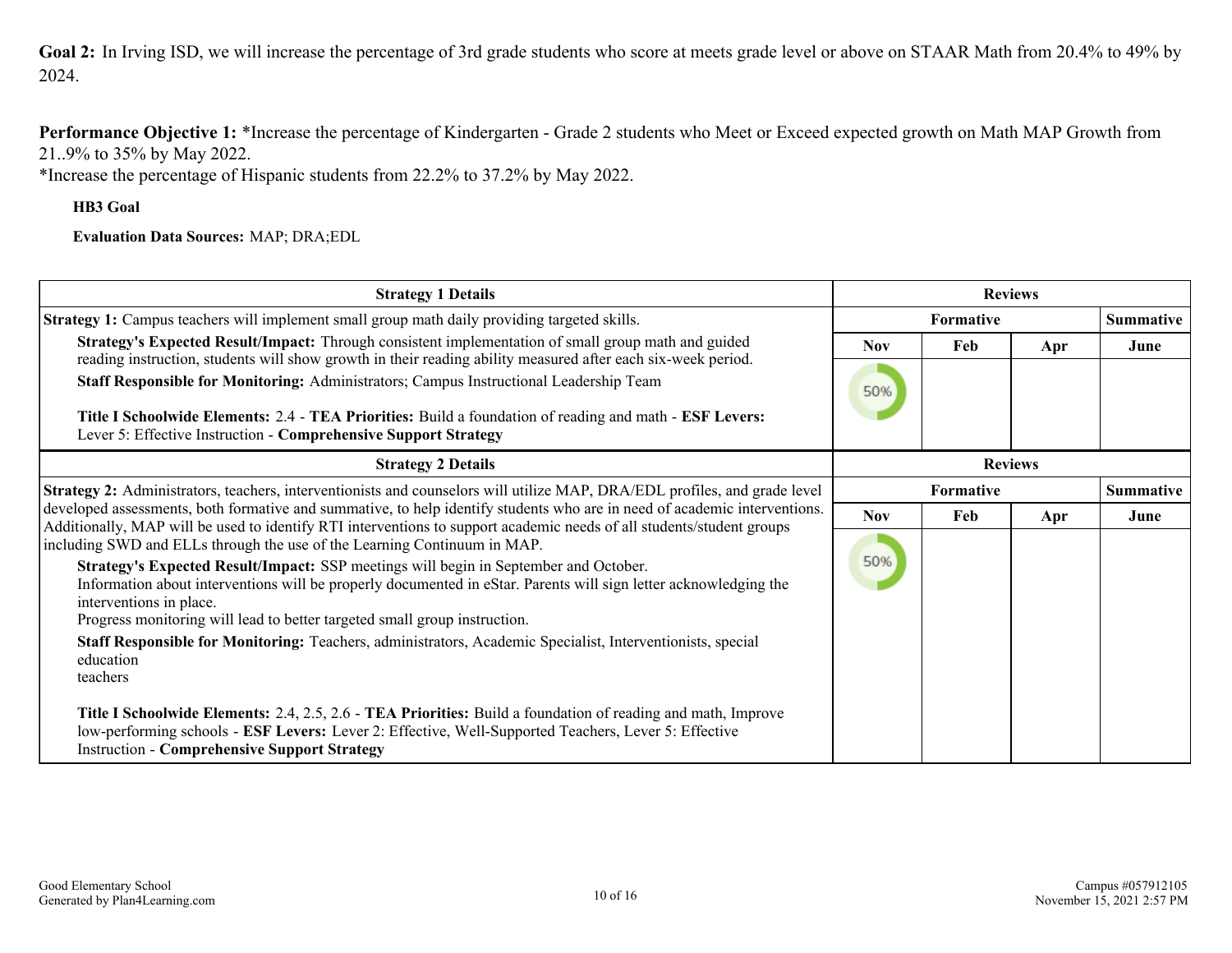| <b>Strategy 3 Details</b>                                                                                                                                                                                                                                                                                                                                                                                                                                                                                                                                              | <b>Reviews</b> |                  |     |                  |
|------------------------------------------------------------------------------------------------------------------------------------------------------------------------------------------------------------------------------------------------------------------------------------------------------------------------------------------------------------------------------------------------------------------------------------------------------------------------------------------------------------------------------------------------------------------------|----------------|------------------|-----|------------------|
| <b>Strategy 3:</b> Implement structured Data Driven Instruction (SWOT) Professional Learning Communities that foster                                                                                                                                                                                                                                                                                                                                                                                                                                                   |                | <b>Formative</b> |     | <b>Summative</b> |
| collaboration among teachers, so that teams are utilizing a backwards design model for instruction and that feedback can be<br>provided along the way                                                                                                                                                                                                                                                                                                                                                                                                                  | <b>Nov</b>     | Feb              | Apr | June             |
| Strategy's Expected Result/Impact: Teams will be able to engage in dialogue that leads to deeper understand<br>of how to analyze and utilize data to help design appropriate student groupings based on specific needs.<br>Staff Responsible for Monitoring: Administrators; Instructional Leadership Team<br>TEA Priorities: Recruit, support, retain teachers and principals - ESF Levers: Lever 1: Strong School<br>Leadership and Planning, Lever 2: Effective, Well-Supported Teachers, Lever 5: Effective Instruction -<br><b>Comprehensive Support Strategy</b> | 55%            |                  |     |                  |
| Continue/Modify<br>No Progress<br>Accomplished                                                                                                                                                                                                                                                                                                                                                                                                                                                                                                                         | Discontinue    |                  |     |                  |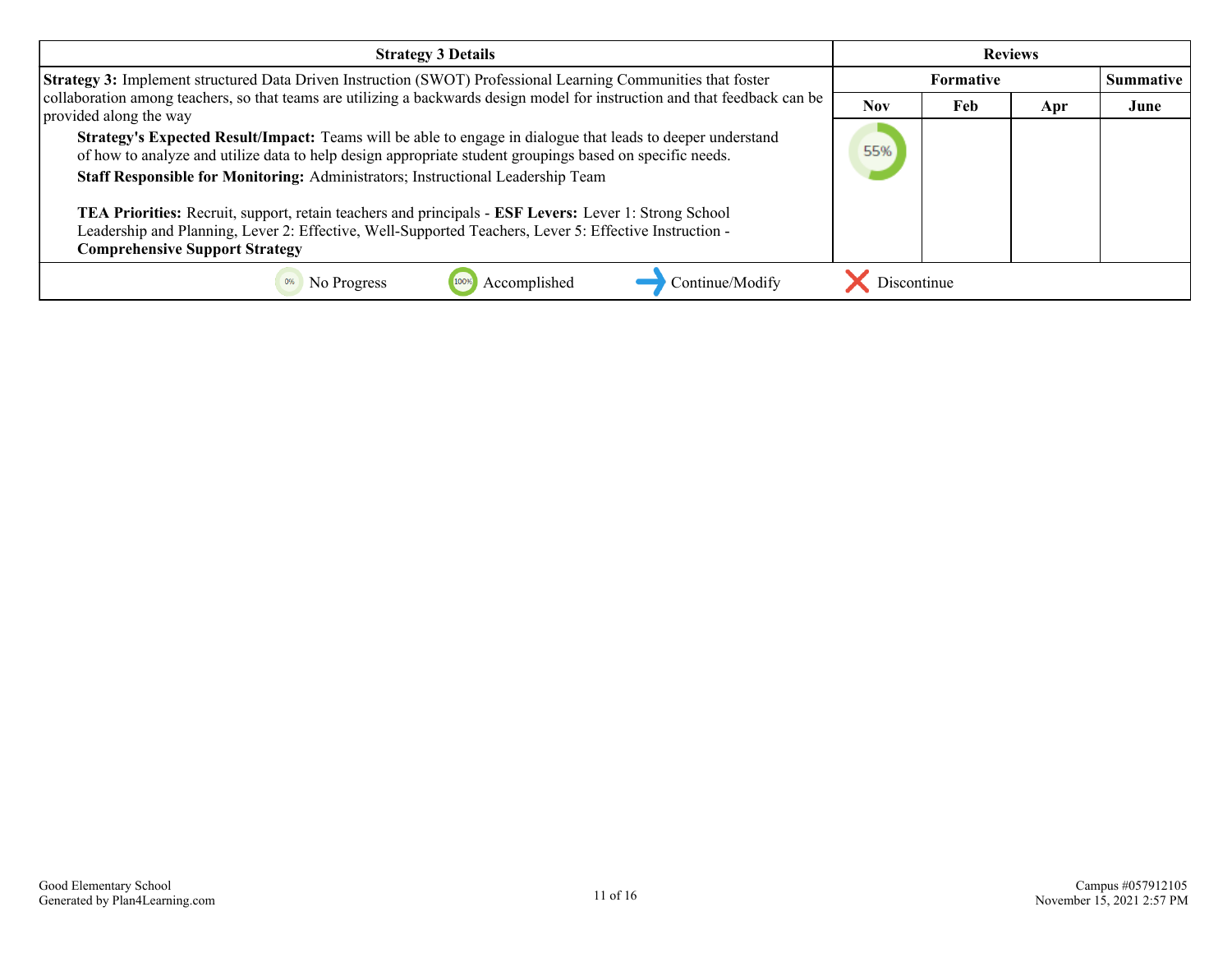Goal 2: In Irving ISD, we will increase the percentage of 3rd grade students who score at meets grade level or above on STAAR Math from 20.4% to 49% by 2024.

**Performance Objective 2:** \*Increase the percentage of 3rd - 5th grade students who Meet or Exceed expected growth on Math MAP Growth (English/Spanish combined) from 30.1% to 50% by May 2022.

\*Increase the percentage of Hispanic students from 31.3% to 51.3% by May 2022

**HB3 Goal**

**Evaluation Data Sources:** MAP;DRA;EDl

| <b>Strategy 1 Details</b>                                                                                                                                                                                                                                   | <b>Reviews</b> |                  |     |                  |
|-------------------------------------------------------------------------------------------------------------------------------------------------------------------------------------------------------------------------------------------------------------|----------------|------------------|-----|------------------|
| Strategy 1: Teachers will use common assessments to assess mastery of objectives. Teachers will analyze assessment data                                                                                                                                     |                | <b>Formative</b> |     | <b>Summative</b> |
| by all students including subgroups. Data will be tracked and, at least, classroom goals set for performance.                                                                                                                                               | <b>Nov</b>     | Feb              | Apr | June             |
| <b>Strategy's Expected Result/Impact:</b> Data from common assessments documented. DCAs for grades 2 - 5,<br><b>STAAR</b>                                                                                                                                   |                |                  |     |                  |
| scores will all be analyzed and used to drive targeted instruction. Common assessments will be topics in PLCs as<br>documented in the PLC notes.                                                                                                            | 40%            |                  |     |                  |
| Staff Responsible for Monitoring: teachers, administrators, AS                                                                                                                                                                                              |                |                  |     |                  |
| Title I Schoolwide Elements: 2.4, 2.5 - TEA Priorities:<br>Build a foundation of reading and math, Improve low-performing schools - ESF Levers: Lever 4: High-Quality<br>Curriculum, Lever 5: Effective Instruction - Comprehensive Support Strategy        |                |                  |     |                  |
|                                                                                                                                                                                                                                                             |                |                  |     |                  |
| <b>Strategy 2 Details</b>                                                                                                                                                                                                                                   |                | <b>Reviews</b>   |     |                  |
| Strategy 2: Uninterrupted Math Block: Master schedule will reflect an uninterrupted block of literacy for K-2 students; 3-5                                                                                                                                 |                | <b>Formative</b> |     | <b>Summative</b> |
| students who are supported during their literacy block for Special Education or Dyslexia services, will be supported at times                                                                                                                               | <b>Nov</b>     | Feb              | Apr | June             |
| other than the Guided Reading lesson and small group lesson with the classroom teacher<br>Strategy's Expected Result/Impact: Students in grades K-5 will receive consistent literacy instruction leading<br>to increased reading fluency and comprehension. | 55%            |                  |     |                  |
| <b>Staff Responsible for Monitoring: All campus educators</b>                                                                                                                                                                                               |                |                  |     |                  |
| Title I Schoolwide Elements: 2.4, 2.5, 2.6 - TEA Priorities: Build a foundation of reading and math - ESF<br>Levers: Lever 4: High-Quality Curriculum, Lever 5: Effective Instruction - Comprehensive Support Strategy                                      |                |                  |     |                  |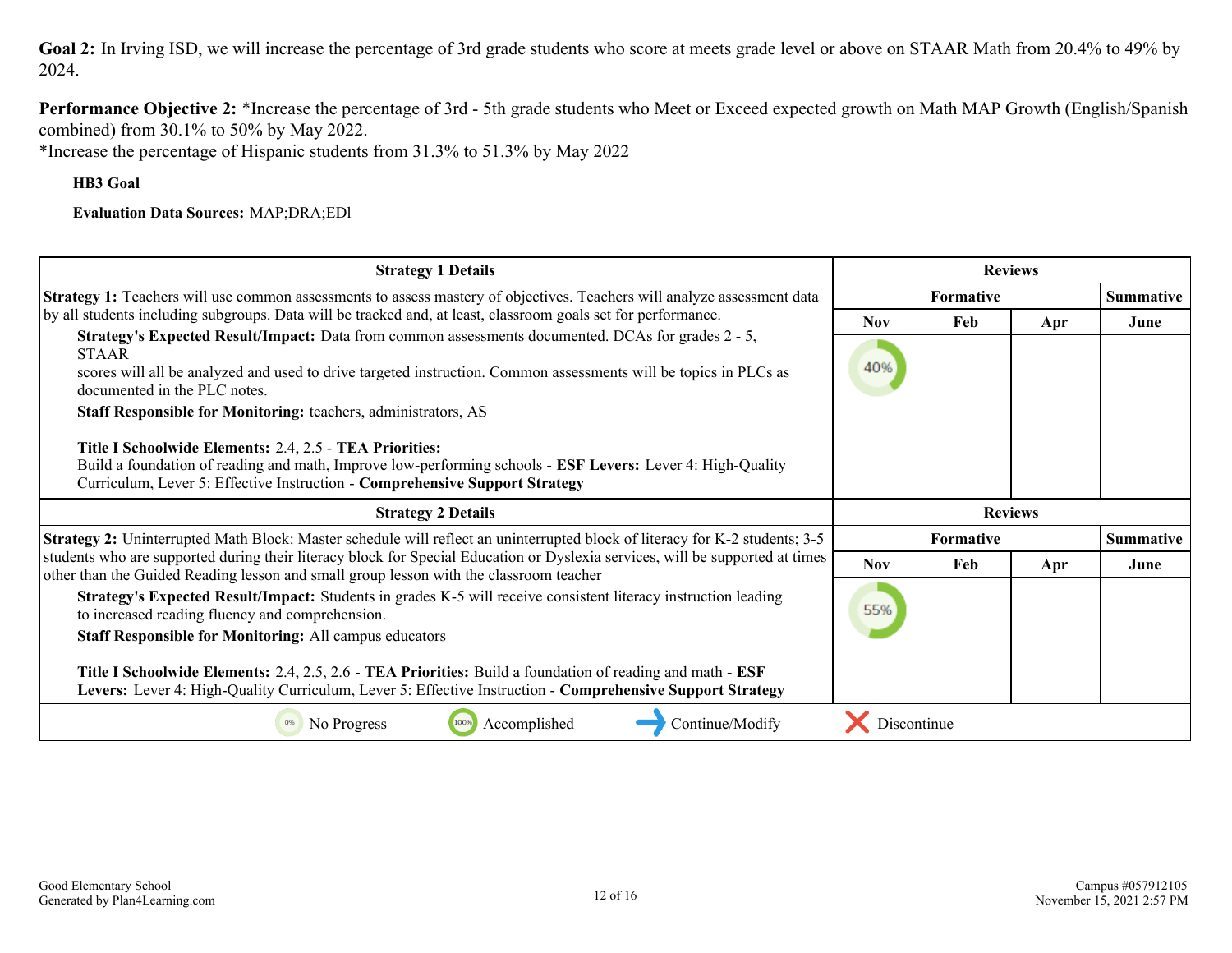<span id="page-12-0"></span>**Performance Objective 1:** Increase the percentage of 3-5 grade students scoring at MEETS or above on STAAR Reading from 16.7% to 30% by May 2022. Increase the percentage of Hispanic students from 15.6% to 30% by May 2022

**HB3 Goal**

**Evaluation Data Sources:** District Assessments; Campus Assessments; DRA; MAP

| <b>Strategy 1 Details</b>                                                                                                                                                                                               | <b>Reviews</b> |                  |                |                  |
|-------------------------------------------------------------------------------------------------------------------------------------------------------------------------------------------------------------------------|----------------|------------------|----------------|------------------|
| Strategy 1: Provide all teachers professional development on guided reading instruction and planning                                                                                                                    |                | <b>Formative</b> |                | <b>Summative</b> |
| Strategy's Expected Result/Impact: Effective targeted instruction taking place in guided reading groups<br>leading to increased reading levels.<br><b>Staff Responsible for Monitoring: Administrators; Specialists</b> | Nov.           | Feb              | Apr            | June             |
| Title I Schoolwide Elements: 2.4, 2.6 - TEA Priorities: Build a foundation of reading and math - ESF Levers:<br>Lever 5: Effective Instruction - Comprehensive Support Strategy                                         | 30%            |                  |                |                  |
| <b>Strategy 2 Details</b>                                                                                                                                                                                               |                |                  | <b>Reviews</b> |                  |
| <b>Strategy 2:</b> DDI PLC every two weeks for each grade level to discuss campus needs and assessment results                                                                                                          |                | <b>Formative</b> |                | <b>Summative</b> |
| Strategy's Expected Result/Impact: Improved teacher performance as measured through District Common<br>Assessments every 6 weeks                                                                                        | <b>Nov</b>     | Feb              | Apr            | June             |
| Staff Responsible for Monitoring: Campus Administrators; Instructional Leadership Team; All campus<br>educators                                                                                                         | 50%            |                  |                |                  |
| Title I Schoolwide Elements: 2.4, 2.6 - ESF Levers: Lever 1: Strong School Leadership and Planning -<br><b>Comprehensive Support Strategy</b>                                                                           |                |                  |                |                  |
| Accomplished<br>No Progress<br>Continue/Modify                                                                                                                                                                          | Discontinue    |                  |                |                  |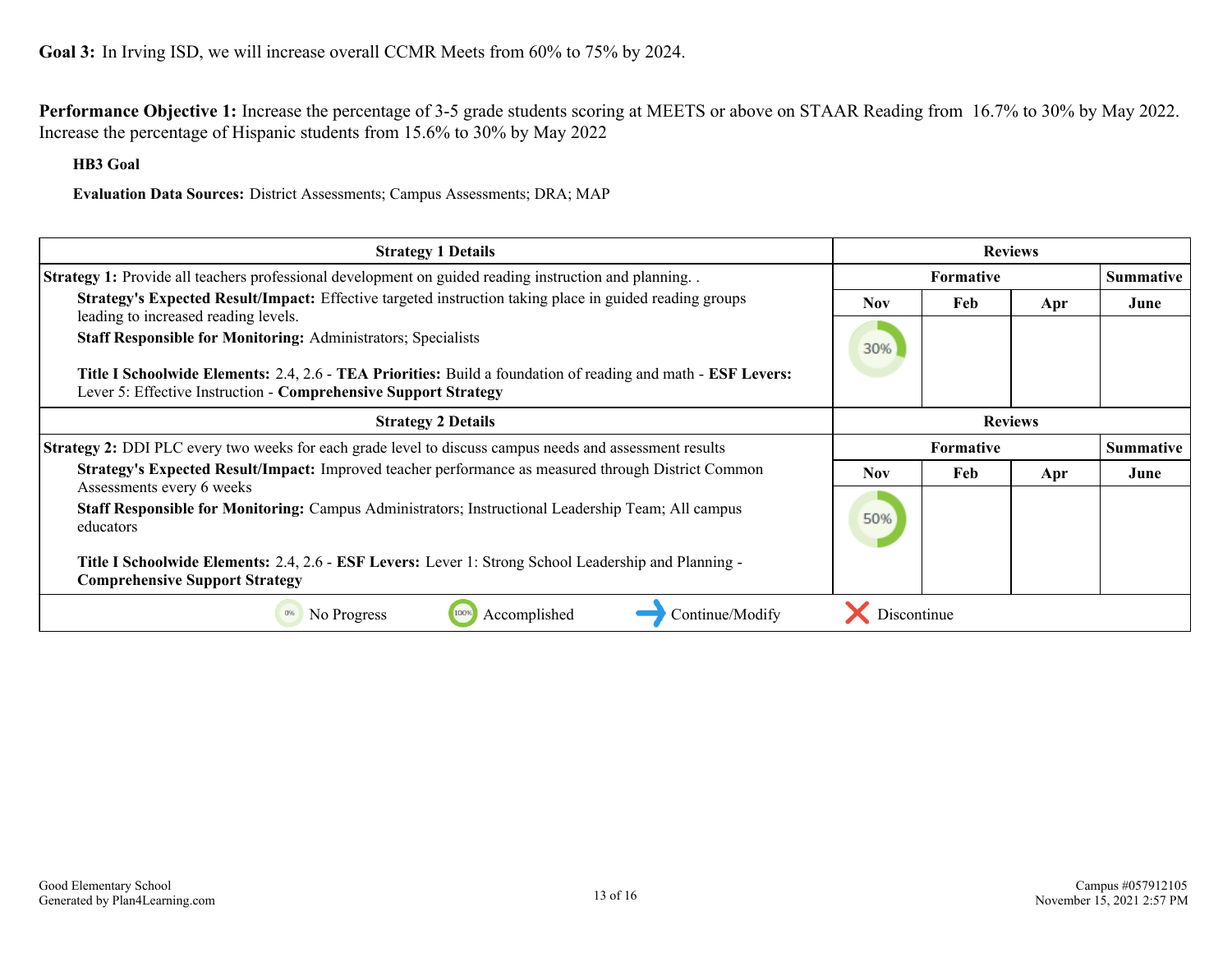**Goal 3:** In Irving ISD, we will increase overall CCMR Meets from 60% to 75% by 2024.

**Performance Objective 2:** Increase the percentage of 3-5 grade students scoring at MEETS or above on STAAR Math from 15.6% to 30% by May 2022. Increase the percentage of Hispanic students from 15.5% to 30% by May 2022

### **HB3 Goal**

**Evaluation Data Sources:** District Assessments; Campus Assessments; DRA; MAP

| <b>Strategy 1 Details</b>                                                                                                                                                                                                                                        | <b>Reviews</b>   |                  |                |                  |
|------------------------------------------------------------------------------------------------------------------------------------------------------------------------------------------------------------------------------------------------------------------|------------------|------------------|----------------|------------------|
| Strategy 1: Provide all teachers professional development on small group planning and instruction.                                                                                                                                                               | <b>Formative</b> |                  |                | <b>Summative</b> |
| Strategy's Expected Result/Impact: Effective targeted instruction taking place in small math groups leading to                                                                                                                                                   | <b>Nov</b>       | Feb              | Apr            | June             |
| increased mastery of targeted objectives.<br>Title I Schoolwide Elements: 2.4, 2.6 - TEA Priorities: Build a foundation of reading and math - ESF Levers:<br>Lever 5: Effective Instruction - Comprehensive Support Strategy                                     | 20%              |                  |                |                  |
| <b>Strategy 2 Details</b>                                                                                                                                                                                                                                        |                  |                  | <b>Reviews</b> |                  |
| Strategy 2: Provide every grade level, including Special Education teachers and paraprofessionals, a dedicated time to                                                                                                                                           |                  | Formative        |                | <b>Summative</b> |
| discuss low TEKS from previous year's STAAR results, scope and sequence for the upcoming six weeks, specific<br>instructional strategies to support students, and student assessment results (common assessments, running records, MAP,                          | <b>Nov</b>       | Feb              | Apr            | June             |
| and benchmarks)                                                                                                                                                                                                                                                  |                  |                  |                |                  |
| Strategy's Expected Result/Impact: Teachers understanding of specific student needs and using that data to<br>target individual student groups                                                                                                                   | 35%              |                  |                |                  |
| Staff Responsible for Monitoring: Biweekly Data Professional Learning Communities                                                                                                                                                                                |                  |                  |                |                  |
| <b>ESF Levers:</b> Lever 2: Effective, Well-Supported Teachers, Lever 4: High-Quality Curriculum, Lever 5:<br><b>Effective Instruction - Comprehensive Support Strategy</b>                                                                                      |                  |                  |                |                  |
| <b>Strategy 3 Details</b>                                                                                                                                                                                                                                        |                  |                  | <b>Reviews</b> |                  |
| Strategy 3: Implement structured recurring Professional Learning Communities that allow grade level teams to review                                                                                                                                              |                  | <b>Formative</b> |                | <b>Summative</b> |
| district created material/exemplars and decide the direction of the lesson planning.<br>Strategy's Expected Result/Impact: Teams will be able to engage in dialogue that leads to deeper                                                                         | <b>Nov</b>       | Feb              | Apr            | June             |
| understanding of the taught curriculum and it's effectiveness as measured through formative assessments.                                                                                                                                                         |                  |                  |                |                  |
| Staff Responsible for Monitoring: Administrators; Instructional Leadership Team                                                                                                                                                                                  | 55%              |                  |                |                  |
| Title I Schoolwide Elements: 2.5 - TEA Priorities: Recruit, support, retain teachers and principals - ESF<br>Levers: Lever 4: High-Quality Curriculum, Lever 5: Effective Instruction - Comprehensive Support Strategy<br>Funding Sources: - 199 - General Funds |                  |                  |                |                  |
| 100%<br>Accomplished<br>0%<br>No Progress<br>Continue/Modify                                                                                                                                                                                                     | Discontinue      |                  |                |                  |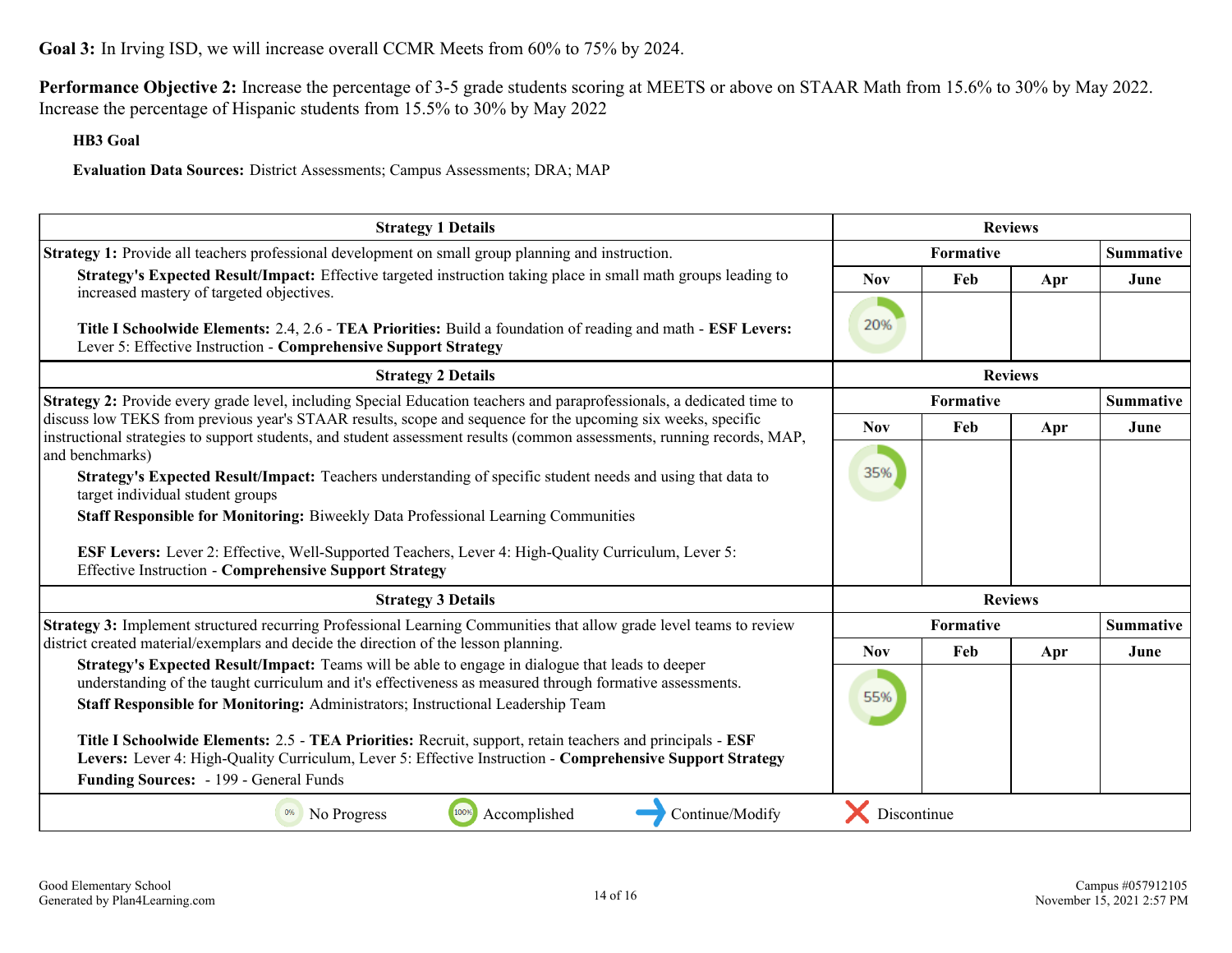<span id="page-14-0"></span>**Performance Objective 1:** 80% of learners parents will participate in teacher/parent conferences in October and February.

**Evaluation Data Sources:** Teacher sign-in sheets

| <b>Strategy 1 Details</b>                                                                                                                                                 | <b>Reviews</b>                |     |     |                  |
|---------------------------------------------------------------------------------------------------------------------------------------------------------------------------|-------------------------------|-----|-----|------------------|
| Strategy 1: Each teacher will contact parents two weeks prior to conference date.                                                                                         | <b>Formative</b>              |     |     | <b>Summative</b> |
| Strategy's Expected Result/Impact: Increase participation in parent/teacher conferences                                                                                   | <b>Nov</b>                    | Feb | Apr | June             |
| Staff Responsible for Monitoring: Grade level administrator                                                                                                               |                               |     |     |                  |
| Title I Schoolwide Elements: 3.1, 3.2 - TEA Priorities: Improve low-performing schools - ESF Levers: Lever<br>3: Positive School Culture - Comprehensive Support Strategy | 75%                           |     |     |                  |
| <b>Strategy 2 Details</b>                                                                                                                                                 | <b>Reviews</b>                |     |     |                  |
| Strategy 2: Promote parent/teacher conferences using school's social media websites, School Messenger, and PeachJar.                                                      | Summative<br><b>Formative</b> |     |     |                  |
| Strategy's Expected Result/Impact: Increase participation in parent/teacher conferences                                                                                   |                               | Feb | Apr | June             |
| <b>Staff Responsible for Monitoring: Principal</b>                                                                                                                        |                               |     |     |                  |
| Title I Schoolwide Elements: 3.1, 3.2 - TEA Priorities: Improve low-performing schools - ESF Levers: Lever                                                                | 60%                           |     |     |                  |
| 3: Positive School Culture - Comprehensive Support Strategy                                                                                                               |                               |     |     |                  |
| Accomplished<br>0%<br>100%<br>Continue/Modify<br>No Progress                                                                                                              | Discontinue                   |     |     |                  |